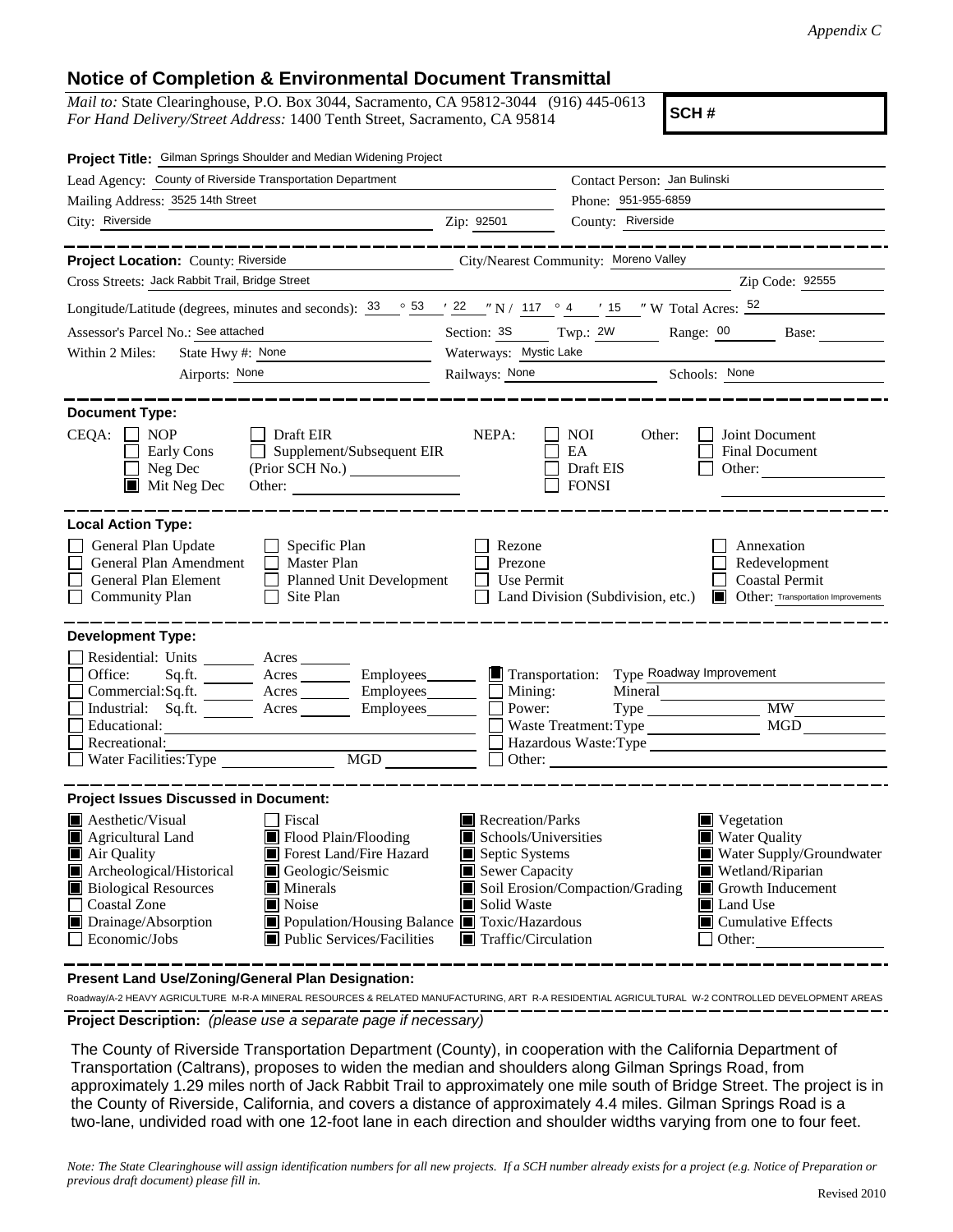## **Reviewing Agencies Checklist**

|                                  | Air Resources Board                                                                         | X.                  | Office of Historic Preservation                            |  |  |
|----------------------------------|---------------------------------------------------------------------------------------------|---------------------|------------------------------------------------------------|--|--|
|                                  | Boating & Waterways, Department of                                                          |                     | Office of Public School Construction                       |  |  |
|                                  | California Emergency Management Agency                                                      |                     | Parks & Recreation, Department of                          |  |  |
|                                  | California Highway Patrol                                                                   |                     | Pesticide Regulation, Department of                        |  |  |
|                                  | Caltrans District # 8                                                                       |                     | <b>Public Utilities Commission</b>                         |  |  |
|                                  | <b>Caltrans Division of Aeronautics</b>                                                     | X.                  | Regional WQCB # 8                                          |  |  |
|                                  | <b>Caltrans Planning</b>                                                                    |                     | <b>Resources Agency</b>                                    |  |  |
|                                  | Central Valley Flood Protection Board                                                       |                     | Resources Recycling and Recovery, Department of            |  |  |
|                                  | Coachella Valley Mtns. Conservancy                                                          |                     | S.F. Bay Conservation & Development Comm.                  |  |  |
|                                  | <b>Coastal Commission</b>                                                                   |                     | San Gabriel & Lower L.A. Rivers & Mtns. Conservancy        |  |  |
|                                  | Colorado River Board                                                                        |                     | San Joaquin River Conservancy                              |  |  |
|                                  | Conservation, Department of                                                                 |                     | Santa Monica Mtns. Conservancy                             |  |  |
|                                  | Corrections, Department of                                                                  |                     | <b>State Lands Commission</b>                              |  |  |
|                                  | <b>Delta Protection Commission</b>                                                          | X.                  | <b>SWRCB: Clean Water Grants</b>                           |  |  |
|                                  | Education, Department of                                                                    |                     | <b>SWRCB: Water Quality</b>                                |  |  |
|                                  | <b>Energy Commission</b>                                                                    |                     | <b>SWRCB: Water Rights</b>                                 |  |  |
|                                  | Fish & Game Region # 6                                                                      |                     | Tahoe Regional Planning Agency                             |  |  |
|                                  | Food & Agriculture, Department of                                                           |                     | Toxic Substances Control, Department of                    |  |  |
|                                  | Forestry and Fire Protection, Department of                                                 | X                   | Water Resources, Department of                             |  |  |
|                                  | General Services, Department of                                                             |                     |                                                            |  |  |
|                                  | Health Services, Department of                                                              | X                   | Other: U.S. Fish and Wildlife Service                      |  |  |
|                                  | Housing & Community Development                                                             |                     | Other:                                                     |  |  |
| X.                               | Native American Heritage Commission                                                         |                     |                                                            |  |  |
|                                  | Local Public Review Period (to be filled in by lead agency)<br>Starting Date March 11, 2022 |                     | Ending Date April 12, 2022                                 |  |  |
|                                  | Lead Agency (Complete if applicable):                                                       |                     |                                                            |  |  |
| Consulting Firm: ICF             |                                                                                             |                     | Applicant: Riverside County Transportation Department      |  |  |
| Address: 46 Discovery, Suite 250 |                                                                                             |                     | Address: 3525 14th Street                                  |  |  |
|                                  | City/State/Zip: Irvine, CA 92618<br>Contact: Emily Czaban                                   |                     | City/State/Zip: Riverside, CA 92501<br>Phone: 951-955-6859 |  |  |
|                                  |                                                                                             |                     |                                                            |  |  |
|                                  |                                                                                             |                     |                                                            |  |  |
|                                  | Phone: 949-333-6624                                                                         |                     |                                                            |  |  |
|                                  |                                                                                             | <u>Jan Bulinski</u> | Date: 3/10/22                                              |  |  |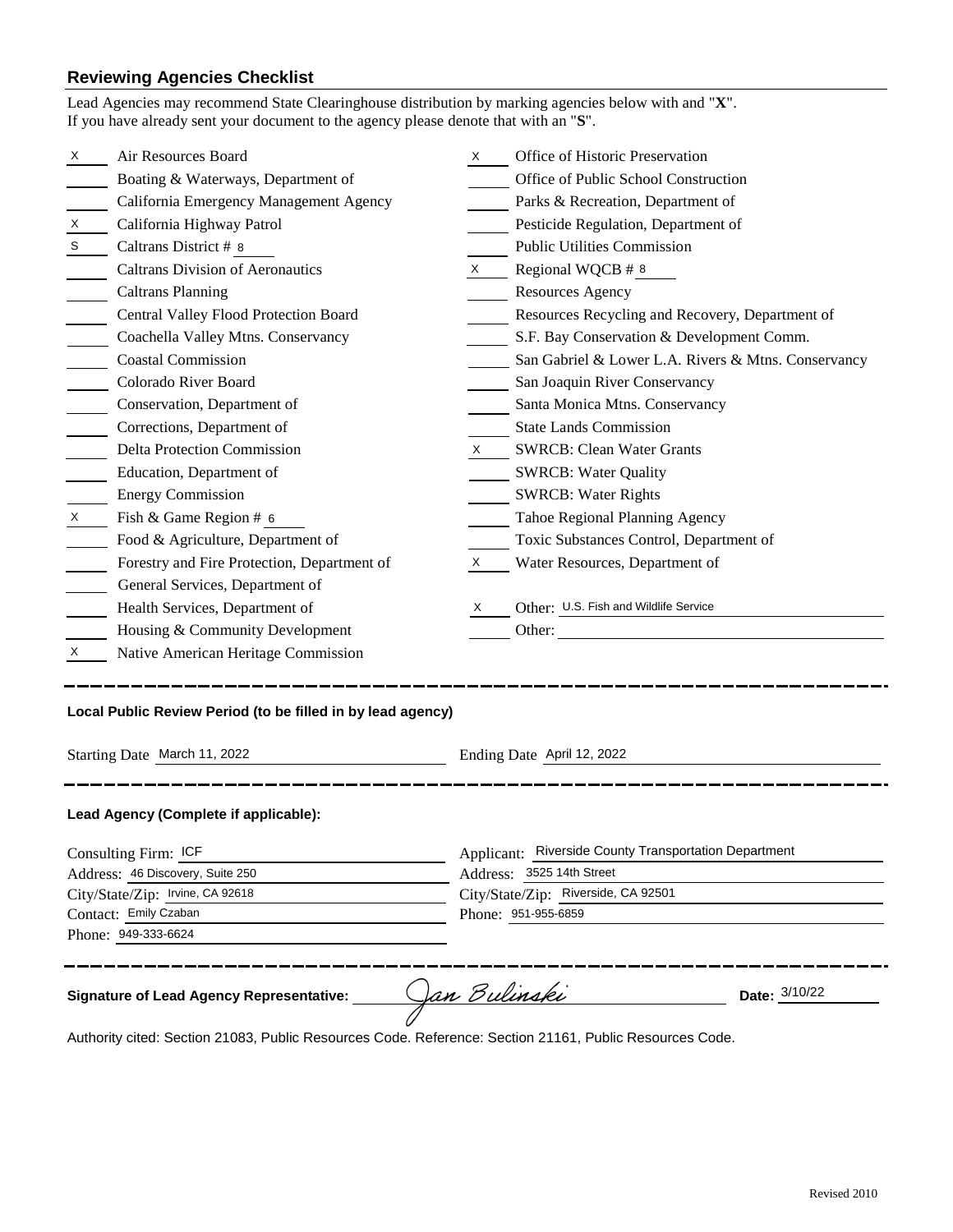NOC Continuation: